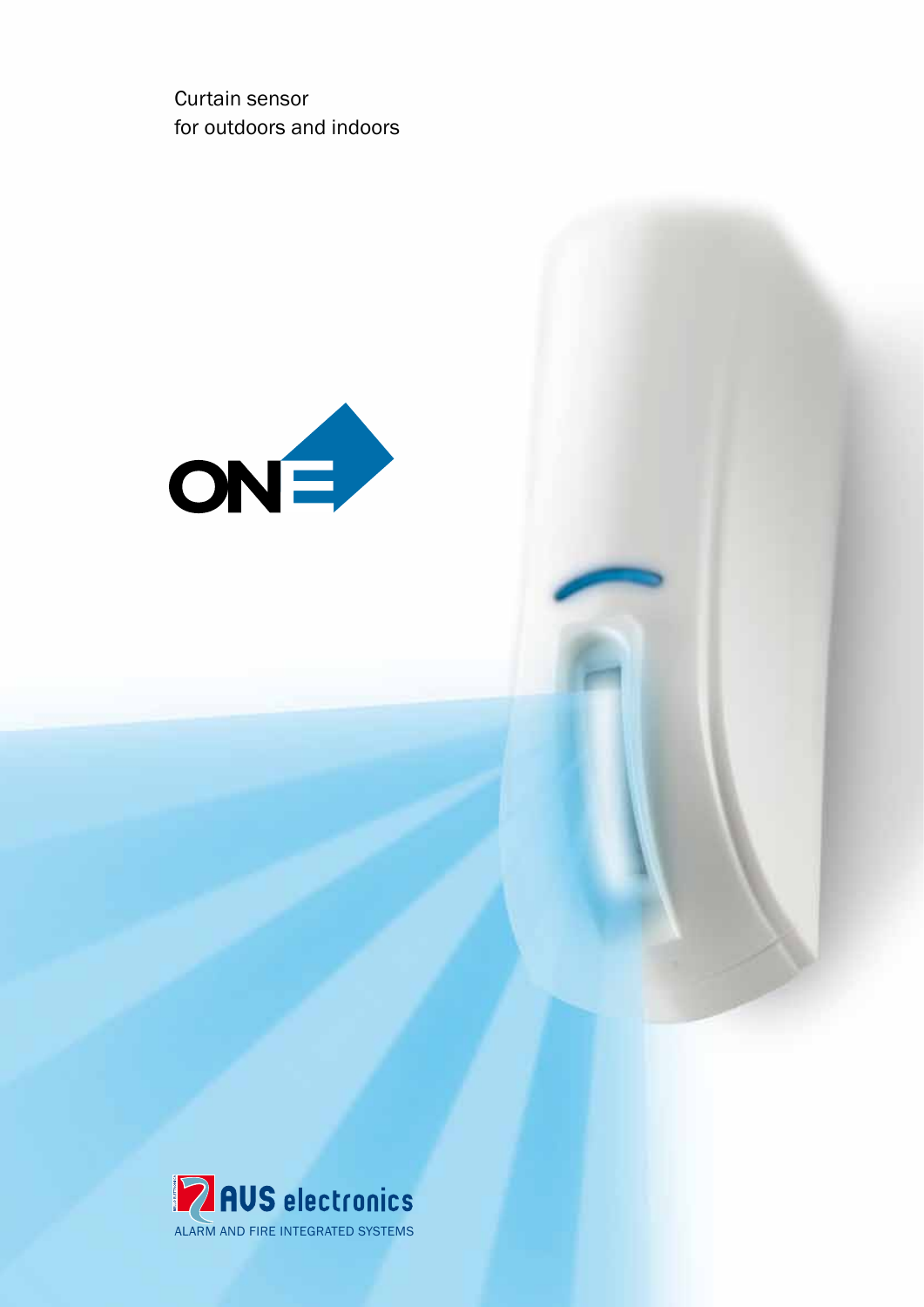

ONE is a new line of outdoor sensors for small, medium and large civil installations. AVS's decades of experience in the field of volumetric perimeter protection allowed us to develop a new line of extremely flexible digital sensors that adapt to every installation need.



ONE PA ONE PAHP

ONE DT ONE DTHP

ONE PAWS

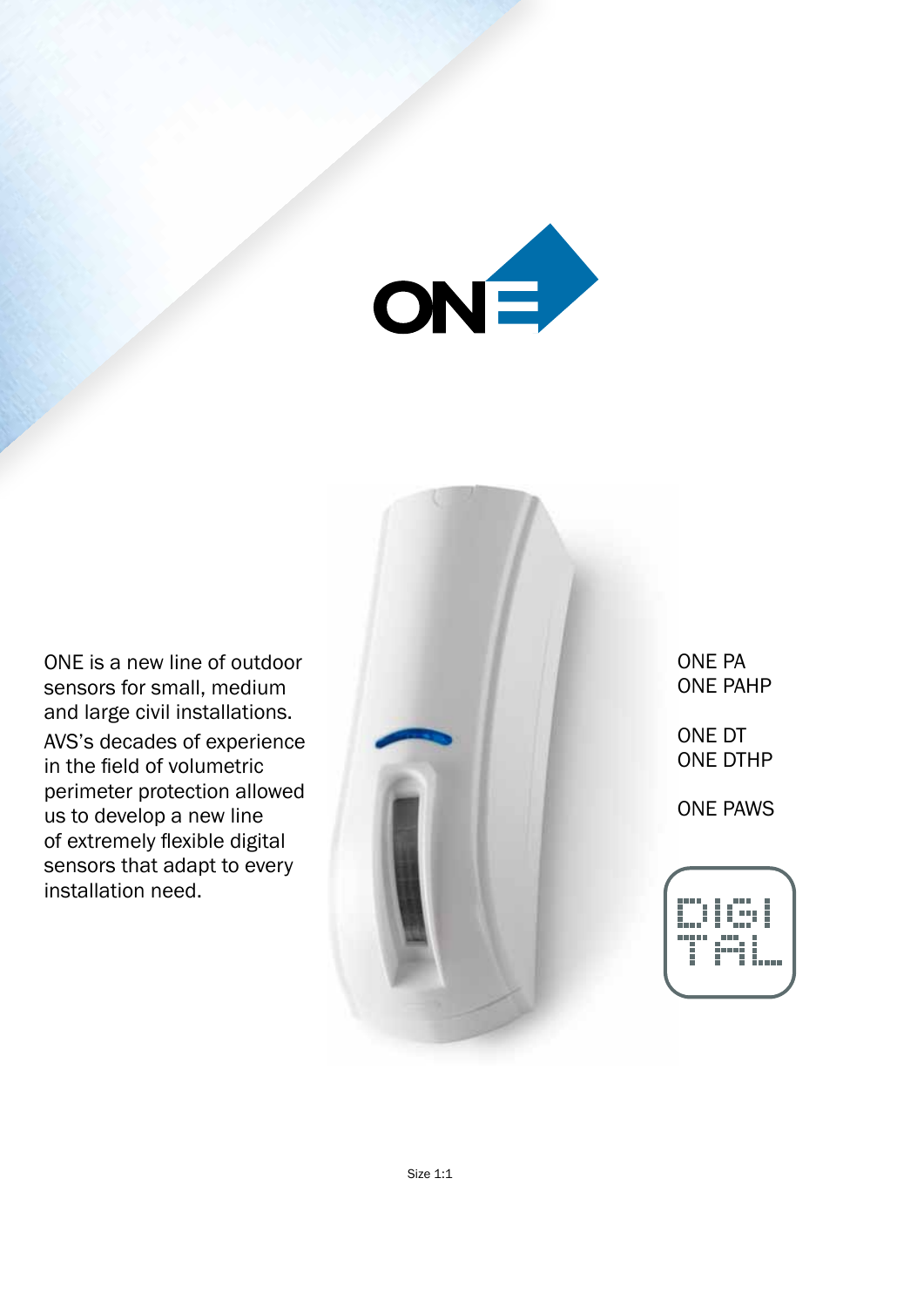# An extensive, non-bypassable veil of security

## ONE PA - ONE PAHP

A Fresnel-lens passive infrared sensor with curtain effect and range up to 12 metres.

The security sensor consists of an effective active infrared system that signals masking attempts or recognizes and distinctly signals the gradual decrease of detection due to the deposit of dust particles.

#### Two models:

(PA) A version with relay outputs for universal connection that is programmable with trimmer/DIP switches. (HP) A version with a proprietary serial

bus connection for wiring with AVScompatible controllers and extremely precise programming using dedicated software (HPWin model).

# ONE DT - ONE DTHP

A dual technology passive infrared and 24-GHz microwave sensor with curtain effect managed in AND mode with a range of up to 12 metres.

Our passion for the development of internal and external microwaves led to the design of a small-sized planar antenna capable of analyzing environmental signals with extreme precision and, thanks to a latest-generation microprocessor, it only generates an alarm in the case of actual intrusion.

The combination with an infrared channel makes ONE particularly immune to false alarms.

#### Two models:

(DT) A full relay-output version with universal and programming with trimmer/ DIP switches.

(DTHP) A version with serial connection over a proprietary BUS that is quickly wired to AVS-compatible controllers and features extremely precise programming with dedicated software (HPWin model).

## ONE PAWS

A passive infrared Fresnel lens via radio with curtain effect and range up to 8 metres.

ONE PAWS has an open-field radio range of up to 150 metres and independent operation of more than two years thanks to a high-capacity lithium battery and energy-saving function that reduces consumption.

The radio-version ONE ensures flexible, secure and fast installation.

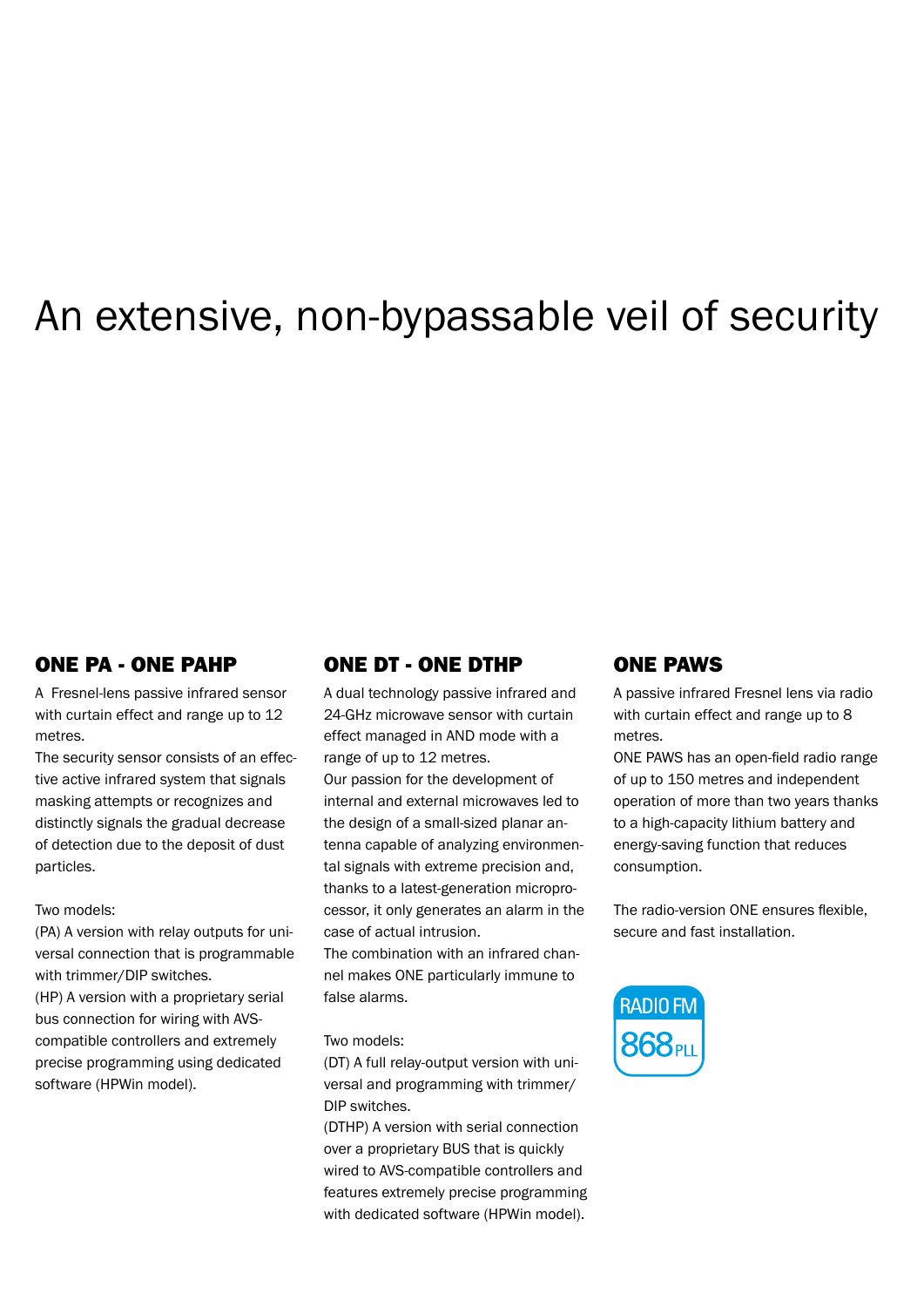# With ONE, the security you dreamed of becomes reality.

## Signal analysis

AVS Electronics has developed a particularly effective lens that optimizes detection even with background noise.

Particular attention has been paid to the analysis of problems caused by animals.

ONE's integrated digital technology analyzes all information from the PIR and microwave (if present) with high precision and processes it in real-time thanks to a latest-generation microprocessor. The duration, amplitude and distance of the signals are continuously analyzed before the actual alarm is generated.



Different DIP switch configurations for the infrared section and micrometric adjustments of the microwave make calibrating the sensor simple and precise.

## Environmental control

The new **accelerometer** technology that AVS Electronics has added to the ONE sensor detects temperature variations with extreme precision.

The microprocessor handles this important information dynamically and makes the necessary corrections by varying the amplification section of the infrared to maintain a constant response. Seasonal heat changes are a critical factor for infrared sensors and the digital technology correlated to this particular analysis performed by the microprocessor maintains the yield of the sensor and, therefore, its reliability constant.

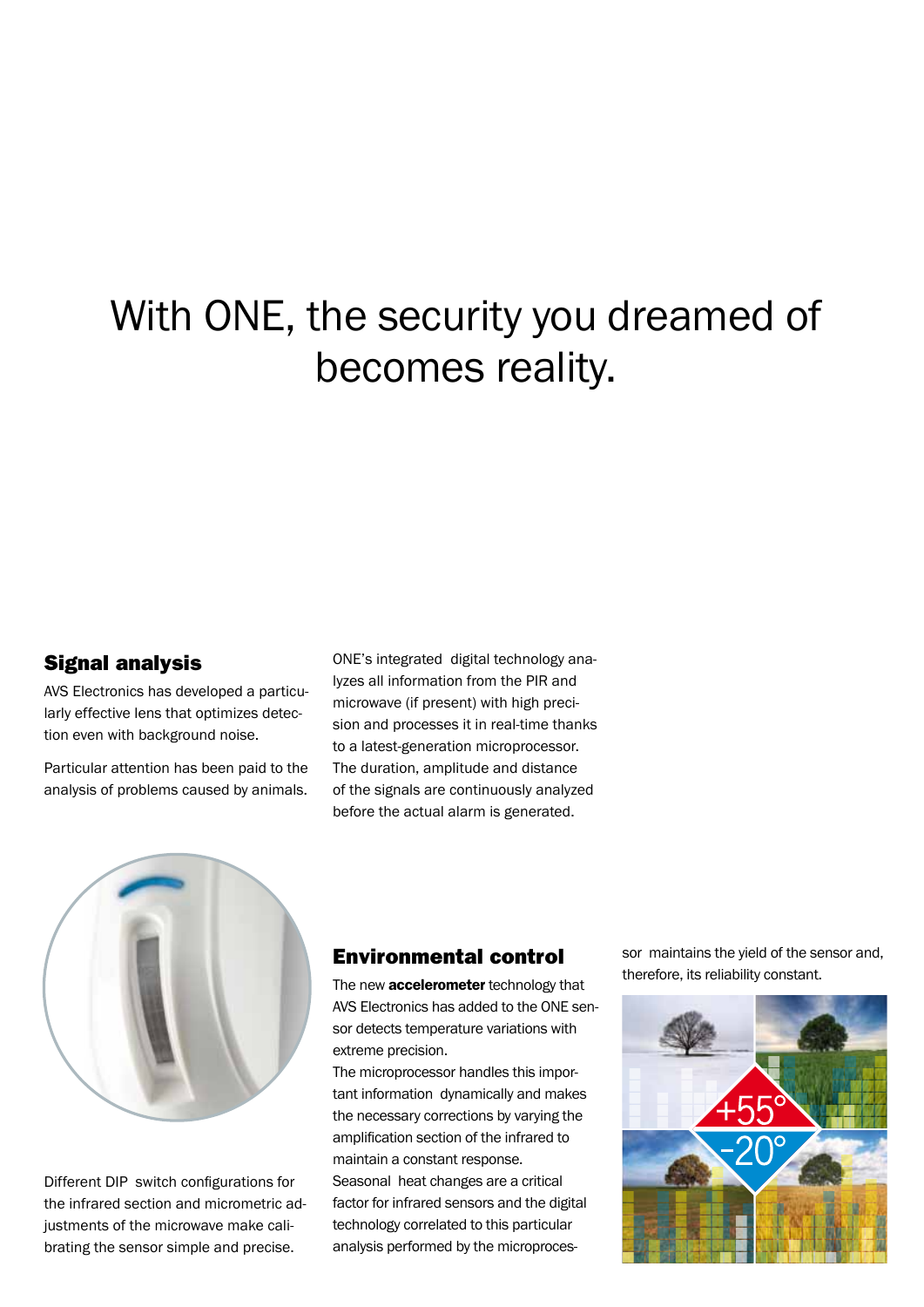

# 360° security

Despite its small size, ONE pays particular attention to protecting the detection zone.

To ensure the effective operation, two technologies were developed for recognizing masking attempts.

ONE inserted on all models, and a second integrated only into sensors with microwave.

### PIR anti-masking

The active infrared anti-masking circuit, present on all models, consists of a receiver (RX) and a transmitter (TX) positioned corresponding to the lens. It detects an obstacle in front of the sensor at a maximum distance of about 10 cm.

#### MW anti-masking

The anti-masking circuit on microwave models ONE DT and ONE DTHP, detects the approach of a metal obstacle closer than 1 metre from the sensor. The anti-masking signal can also be associated to a relay, in the universal version, or managed directly by an AVScompatible controller in serial, on the HP versions.

#### Accelerometer

A new digital technology that recognizes disorientation of the sensor, ripping off the wall and tampering without the use of additional protective electromechanical protection devices.

Tampering is signalled by the activation of a dedicated output in the universal model and directly-managed in serial by AVS-compatible controllers.

#### Mechanical structure

The double-bottom solution and special techniques used in the design of the couplings between various modules protect the sensor from rain and infiltrations could impair its effectiveness. Protection is provided by a special gas-

ket fused directly on to the mechanical structure to ensure excellent insulation and durability.





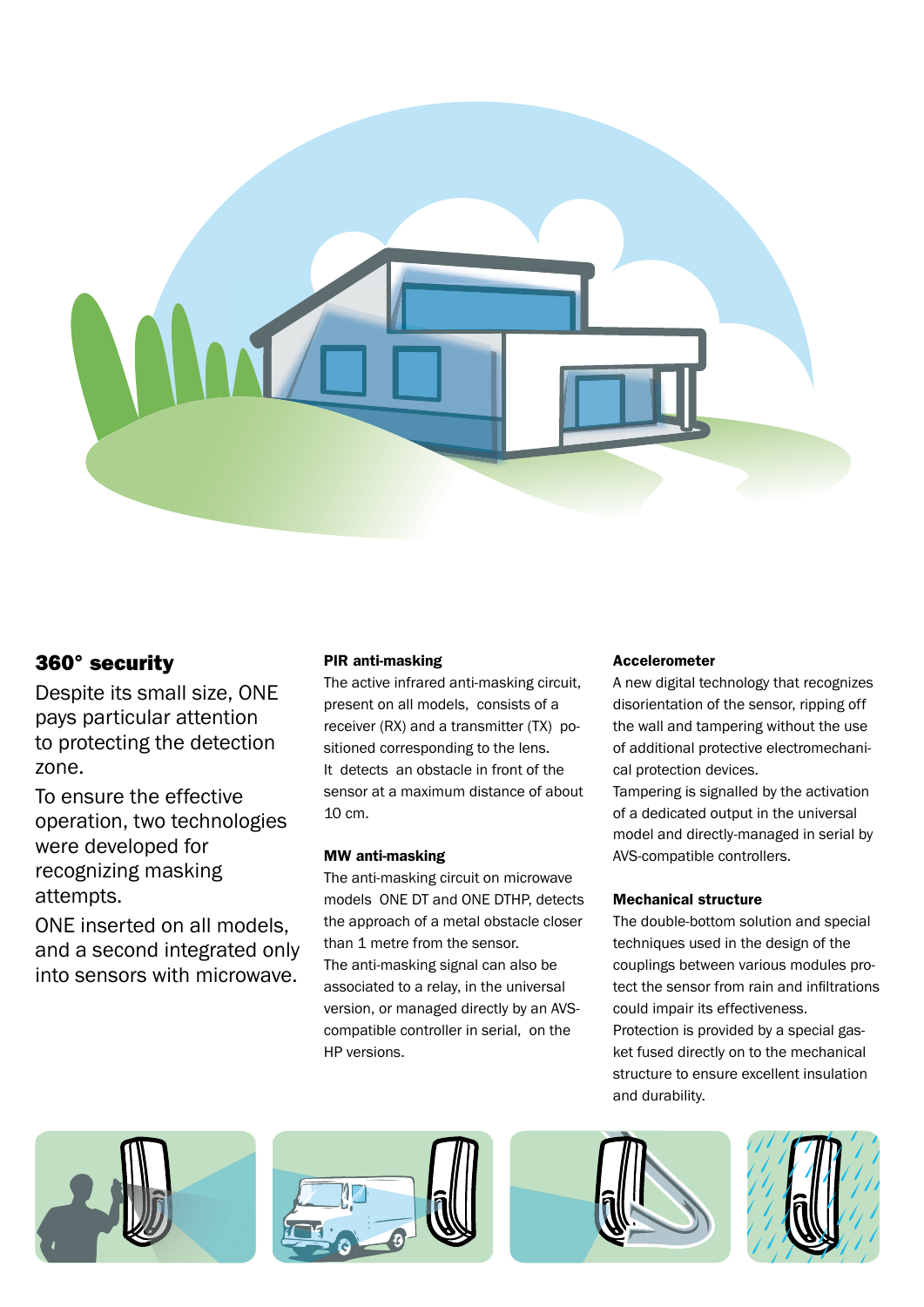# Operating modes

#### Infrared-only versions:

#### ONE PA – ONE PAHP – ONE PAWS.

ONE uses a single technology, analyzing the infrared parameters.



#### Infrared and microwave versions: ONE DT – ONE DTHP.

ONE always works in AND mode; the passive infrared and microwave sections must both detect, according to

pre-established rules to generate an alarm. Two trimmers dedicated to the individual are used to best calibrate the ranges of the infrared and microwave.

## Installation

Using the special brackets included in the package, the sensor adapts to any situation, ensuring the best possible protection.



Supports available for:

- Fastening directly to a wall
- Fastening to a wall with right or left angle of 5°
- **Fastening to a wall with a bivalent** (right and left) bracket for installations at 90 or 85°
- Fastening to a wall with bracket for installation at 45° (optional model SB)

When mounted with its supports, ONE extends a veil of security a few centimetres from the perimeter of the building or internal areas to be defended, thus preventing any attempt to circumvent the protection.

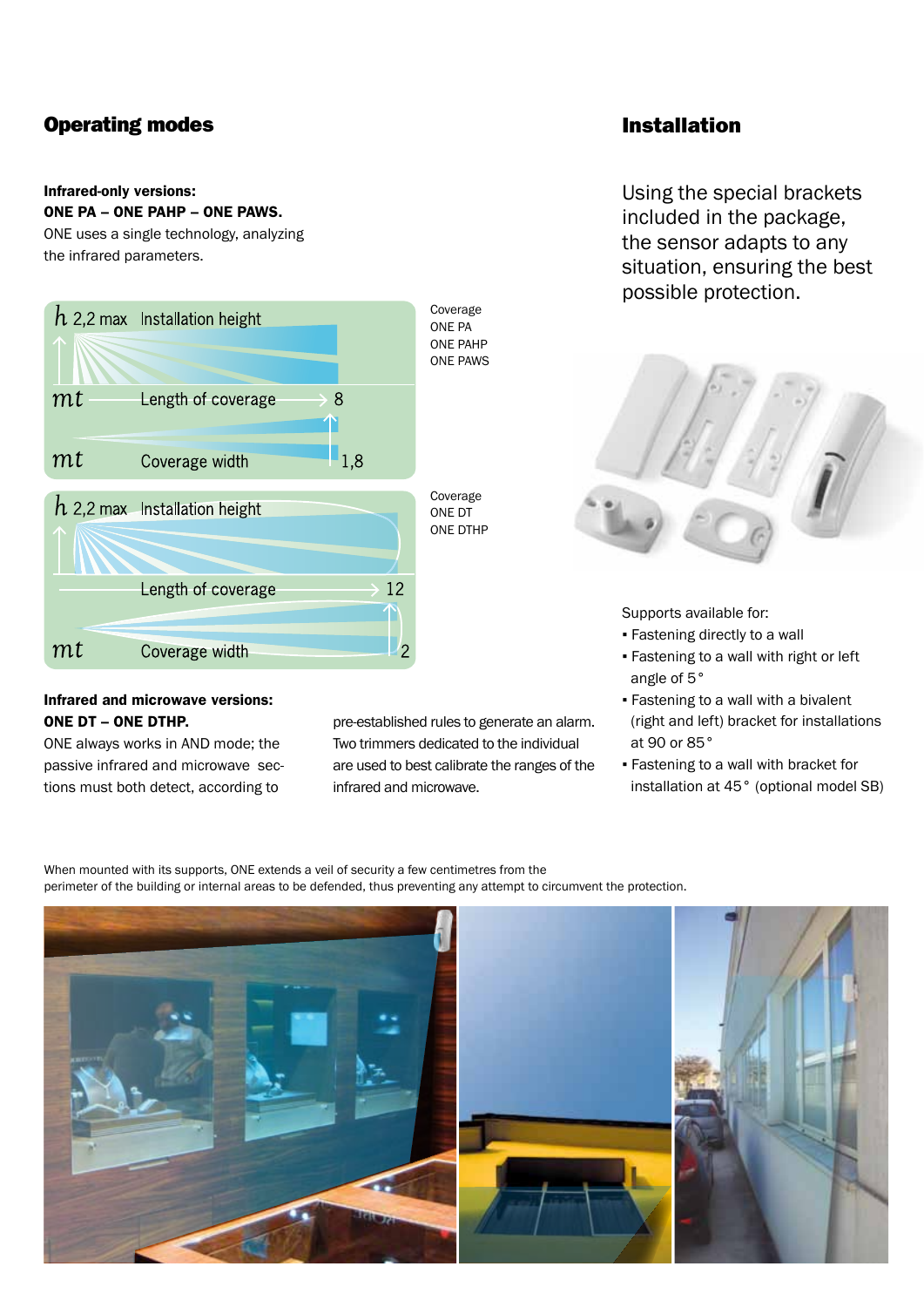

## Connections

The ONE line is divided into a series of products ranging from infrared versions to dual-technology, wired and radio versions.

As regards connection options, there are two solutions:

- **A universal connection**, with two relay outputs with floating changeover for the alarm and tamper.
- A serial connection (RS485) compatible with several AVS controllers. In this case, a quick and easy 4-wire connection is used to connect the sensor to the system and check and program all options of the ONE HP through dedicated software.

## Management software

Using the PC application software (HPWin model), it is possible to better program the characteristics of ONE HP sensors. By connecting the PC to the controller locally via USB or remotely via PSTN or GSM, it is possible to access each individual sensor and check the detection quality of both the infrared and microwave sections.

Thanks to the simulation of a real virtual oscilloscope, it is able to display any signals that reveal environmental disturbances.

# Eco-compatibility

AVS Electronics is continuing its commitment to eco-friendly security.

The use of materials with a low environmental impact, the smallest possible number of polluting minerals and the greatest possible use of recycled materials, research for a low-energy-consumption product, reduction of the steps of the supply chain between manufacturer and consumer are our commitment to a cleaner world.